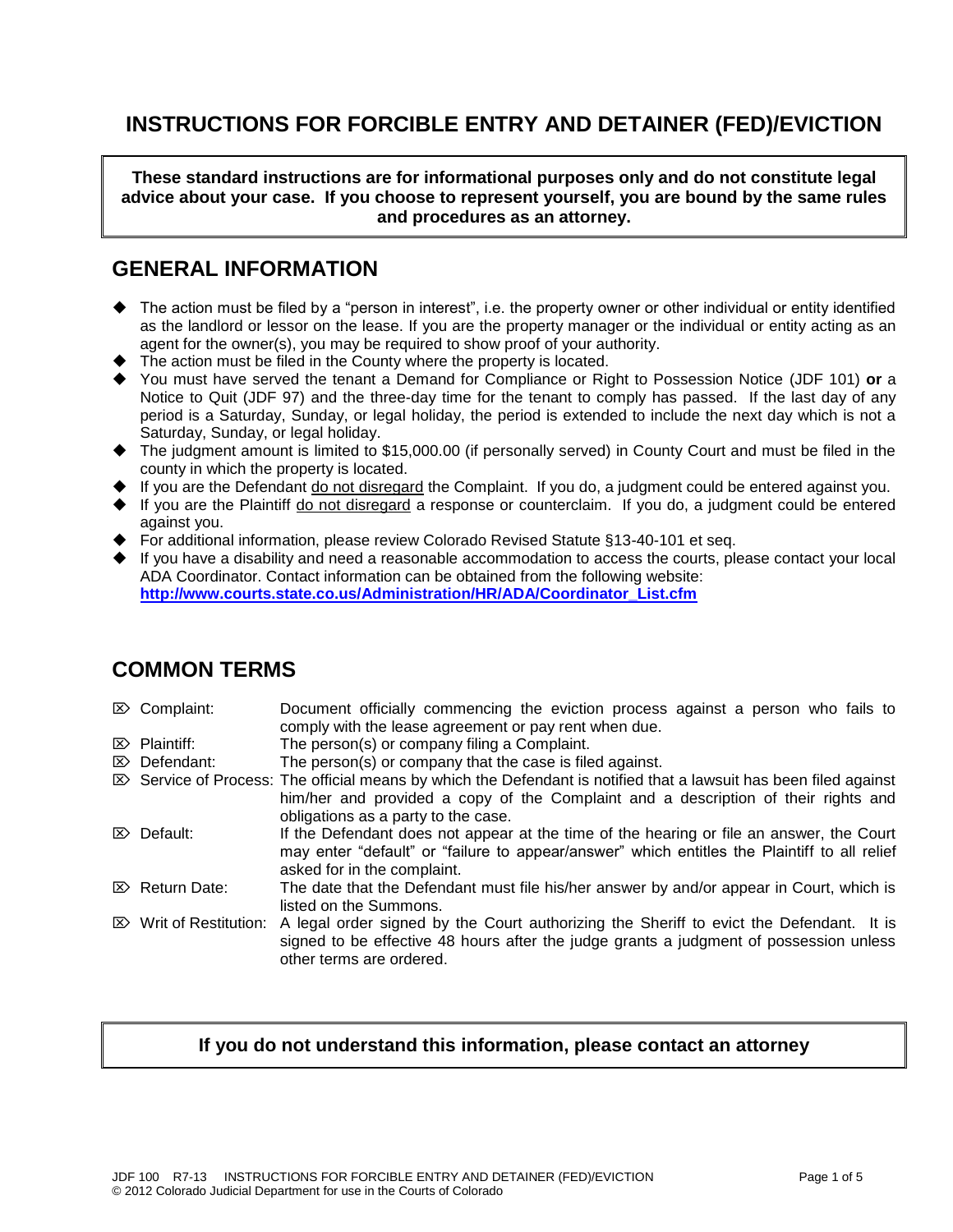## **FEES**

The filing fee is \$97.00. If you are unable to pay, you must complete the Motion to File without Payment and Supporting Financial Affidavit (JDF 205) and submit it to the Court. Once you submit the completed JDF 205 form and a blank Order (JDF 206), the Court will decide if you need to pay the filing fee.

Other fees that a party to the case may encounter are as follows:

- $\Box$  Answer Fee  $\Box$   $\Box$  892.00 Answer and Counterclaim  $$96.00$  $\Box$  Jury Demand Fee  $$ 98.00$ □ Copies of Documents (Documents on file)  $$3.75$  per page or \$1.50 if double-sided Copies of Documents (Documents not on file) \$ .25 per page or \$.50 if double -sided Service Fees Varies (Not payable through or to the Court.)
	-
	-

# **FORMS**

To access a form online go to **[www.courts.state.co.us](http://www.courts.state.co.us/) and click on the "Forms" tab.** The packet/forms are available in PDF or WORD by selecting **"County Civil – Eviction (FED)"**. You may complete a form online and print or you may print it and type or print legibly in black ink. **Read these instructions carefully to determine what forms you may need.**

| $\Box$ CRCCP Form 1A | Summons in Forcible Entry and Unlawful Detainer          |
|----------------------|----------------------------------------------------------|
| $\Box$ CRCCP Form 3  | Answer Under Simplified Civil Procedure                  |
| $\Box$ JDF 97        | Notice to Quit                                           |
| $\Box$ JDF 98        | <b>Affidavit of Service</b>                              |
| $\Box$ JDF 99        | Complaint in Forcible Entry and Detainer                 |
| $\Box$ JDF 101       | Demand for Compliance or Right to Possession Notice      |
| $\Box$ JDF 102       | Stipulation for Forcible Entry & Detainer (FED)/Eviction |
| $\Box$ JDF 103       | Writ of Restitution                                      |
| $\Box$ JDF 104       | Motion for Entry of Judgment                             |
| $\Box$ JDF 106       | Order re: Stipulation                                    |
| $\Box$ JDF 107       | Order for Entry of Judgment                              |
|                      |                                                          |

# **STEPS TO FILING YOUR CASE**

**Step 1:** You have already completed and posted the Demand for Compliance or Right to Possession Notice (JDF 101) **or** Notice to Quit (JDF 97) and the time for the tenant to comply has passed. **If this has not been completed do not proceed to Step 2.**

## **Step 2: Complete Initial Forms.**

The caption area below needs to be completed on all forms filed. **Keep a copy of each form for your own records and make a copy to provide to the other party.**

| County Court<br>Court Address:                                                                                                                                                                       | County, Colorado    |                  |           |
|------------------------------------------------------------------------------------------------------------------------------------------------------------------------------------------------------|---------------------|------------------|-----------|
| Plaintiff(s): (print your name here)<br>v.<br>Defendant(s): (print name here)                                                                                                                        |                     | COURT USE ONLY A |           |
| Attorney or Party Without Attorney (Name and Address):<br>(Print your name and address here if you are representing yourself.)<br>Phone Number:<br>E-mail:<br><b>FAX Number:</b><br>Atty. Reg. $#$ : | Case Number:        |                  |           |
|                                                                                                                                                                                                      | <b>NAME OF FORM</b> | <b>Division</b>  | Courtroom |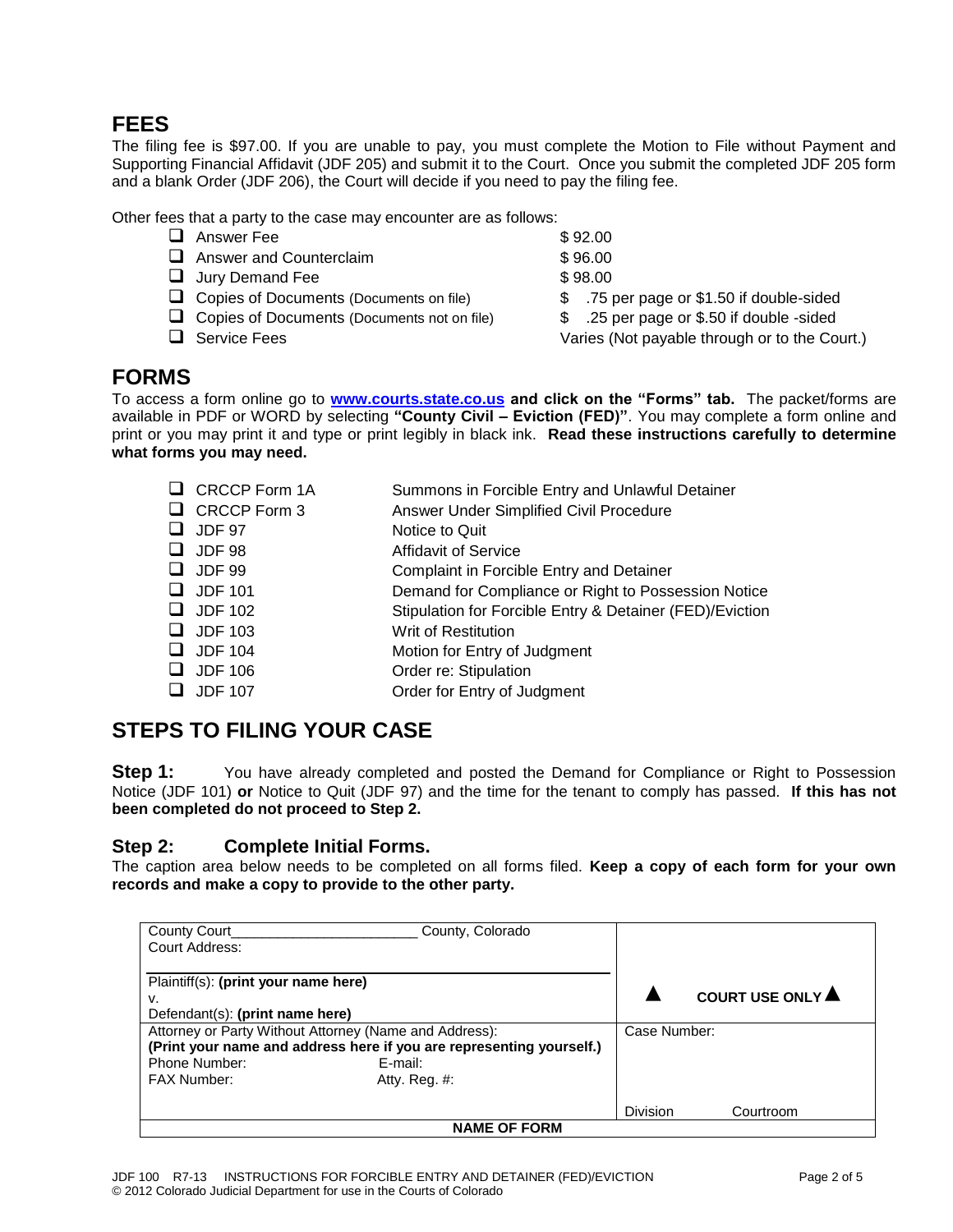#### **Complaint in Forcible Entry and Detainer (JDF 99).**

- $\Box$  You are the Plaintiff and the person(s) you are evicting is/are the Defendant(s).
- $\Box$  Fill in all the blanks and complete all necessary information on the Complaint form.
- $\Box$  If you are filing against multiple Defendants in the same action, list all of the Defendants.
- $\Box$  Make sure you have the appropriate number of copies of all documents for the Court and the Defendant(s).
- $\Box$  File with the Court a copy of the lease or rental agreement (if a written lease or rental agreement was made). Please mark as Exhibit "A" if available. The lease or rental agreement **must be served** to the Defendant(s) with the Complaint.
- $\Box$  File with the Court a copy of the Demand for Compliance or Right to Possession Notice or Notice to Quit. Please mark as Exhibit "B". A copy of this notice, **which has already been served to the Defendant(s),** must be attached to the Complaint.

#### **Summons in Forcible Entry and Unlawful Detainer (CRCCP Form 1A) and Answer under Simplified Civil Procedure (CRCCP Form 3).**

- $\Box$  Complete the upper portion (caption only) on the Summons and Answer.
- $\Box$  The Court will provide you with a case number, division, and courtroom when you file your case. When you receive this information enter it on both forms. In addition, enter the case number on the upper portion of the return of service, so that the Court can match this document to the appropriate case when filed back with the Court.
- $\Box$  The Clerk will complete the appropriate fields on the Summons (CRCCP 1A) with Court location, date, and time.
- $\Box$  You must provide additional copies to serve the Defendant(s).

### **Step 3: You are ready to file your case with the Court**.

- $\Box$  Provide the Court with the completed forms and exhibit as described in Steps 1 2 above.
- $\Box$  Pay the filing fee.

### **Step 4: When the case is filed, the Clerk will set your case for a Court date**.

This Court date is the date you will return to Court for a trial setting, agreement, or judgment may be entered.

- $\Box$  The Clerk will complete the appropriate fields on the Summons (CRCCP 1A) with the Court location, date, and time.
- $\Box$  The Court date will be set between 7 to 14 days from the date of issuance.( §13-40-111(1) )
- $\Box$  You must provide the necessary forms and attach the appropriate exhibits to serve the Defendant(s).

### **Step 5: You are ready to have the Defendant(s) served.**

You are responsible for paying the service fees, if any. Personal service or service by posting and mail must be **at least 7 days** before the day for appearance specified in the Summons. Complete the following process based on the type of service selected:

**If the person doing your service cannot serve the Defendant(s) personally, the papers should be posted on the door to the main entrance of the dwelling or other conspicuous place upon the premises. The Court will only award you possession and not money damages if you post and mail the Summons. A monetary award may be granted only if there has been personal service of process on the Defendant(s) and/or the Plaintiff(s).**

#### **Personal Service:**

Select either the Sheriff's Department, a private process server, or someone you know who is 18 years or older and not a party to the action and who knows the rules of service to serve the Defendant. There is a service fee that is payable to the Sheriff's Department or Private Process Server. The fee for service is usually awarded as part of your court costs if the court rules in your favor.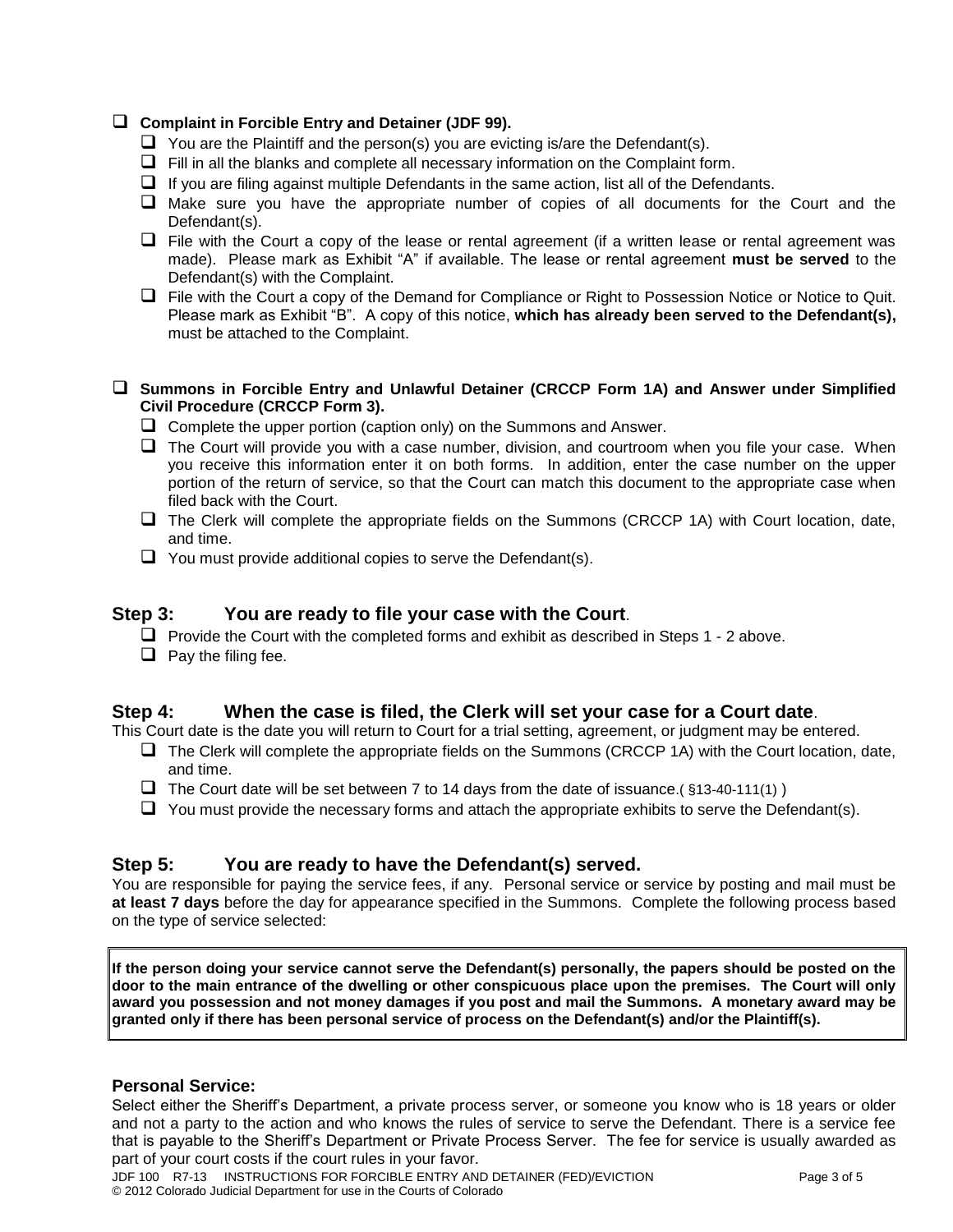- $\Box$  You can locate private process servers in the yellow pages under Process Servers.
- $\Box$  Provide the process server with the Affidavit of Service (JDF 98) for each Defendant and two sets of the Summons, Complaint, and Answer forms. In addition, attach all appropriate exhibits as described in Step 2.
- $\Box$  The process server will return the original Summons to you with the Affidavit of Service completed.
- $\Box$  Each Defendant must be served at least 7 days before the day for appearance specified in the Summons.

### **Service by Posting and Mailing:**

- $\Box$  If personal service cannot be made upon the Defendant(s), the person completing service, i.e. process server or Sheriff's Department, must post the papers on the door to the main entrance or other conspicuous place upon the premises.
- $\Box$  No later than the next day following the day you file the Complaint with the Court, you must mail a copy of the Summons, Complaint, and Answer to the Defendant(s) by postage prepaid, first class mail. (In addition, attach the appropriate exhibits.)
- $\Box$  After you have placed the forms in the mail, complete the certificate of mailing. The certificate of mailing is included on the Summons (CRCCP Form 1A). The purpose of completing the certificate of mailing is to provide proof that you did mail the Summons, Complaint and Answer to the Defendant(s) by postage prepaid, first class mail.

### **Step 6: Service is complete.**

Return the original Summons with proof of service (Affidavit of Service or Certificate of Mailing) to the Clerk on or before the date you are to appear in Court.

# **DEFENDANT FILES A COUNTERCLAIM**

A Defendant can file a counterclaim and pay a \$ 96.00 filing fee to the Court and also request a jury trial, if the jury demand fee of \$98.00 is paid. **If a counterclaim is filed, the Defendant must personally serve (see step 5 above) the Plaintiff(s) with the counterclaim.** The clerk may set a hearing date within 7 days. Defendant(s) may be required to post a bond, if the jury trial cannot be set within 7 days. Upon the filing of the counterclaim, the first hearing date may be vacated and a new hearing date set. Both parties must appear on the new date.

# **COURT DATE**

It is important that you are on time or early for your Court Hearing and that you have all of your information with you. Please turn off your cell phone and respect all parties in the courtroom. You may be asked to speak to the other party before the Court Hearing to determine if the claim can be settled to avoid going to trial.

# **POSSIBLE OUTCOMES FROM YOUR COURT HEARING**

### **If the Plaintiff(s) and Defendant(s) appear one of the following situations can occur:**

- **1.** The Defendant(s) can agree to vacate the premises within 48 hours. An agreement can be made to the amount of money owed and a payment plan can be put in place.
- **2.** The Plaintiff(s) and the Defendant(s) **can agree** to work out certain conditions that would enable the Defendant(s) to remain in the property. This is called a Stipulation. **A Stipulation form (JDF 102)** may be purchased from the clerk's office or you may bring one with you to Court. The Plaintiff(s) does not have to agree to the filing of the Stipulation if they want the Defendant(s) off the property.
	- $\Box$  The Stipulation (JDF 102) must be signed in the presence of a court clerk or notary public.
	- $\Box$  If a stipulation is reached, an Order re: Stipulation (JDF 106) must be filed with the Court with the Stipulation. Complete the caption only on the form. The Court will complete the remaining sections on the form and give you a signed copy.
- **3.** The Defendant(s) may file an answer contesting the claim of the Plaintiff(s). **The purpose of the answer is for the Defendant(s) to respond to the allegations in the Complaint and to state why the claim is not true**. If the Defendant(s) file(s) an answer in accordance with Colorado Rules of County Court